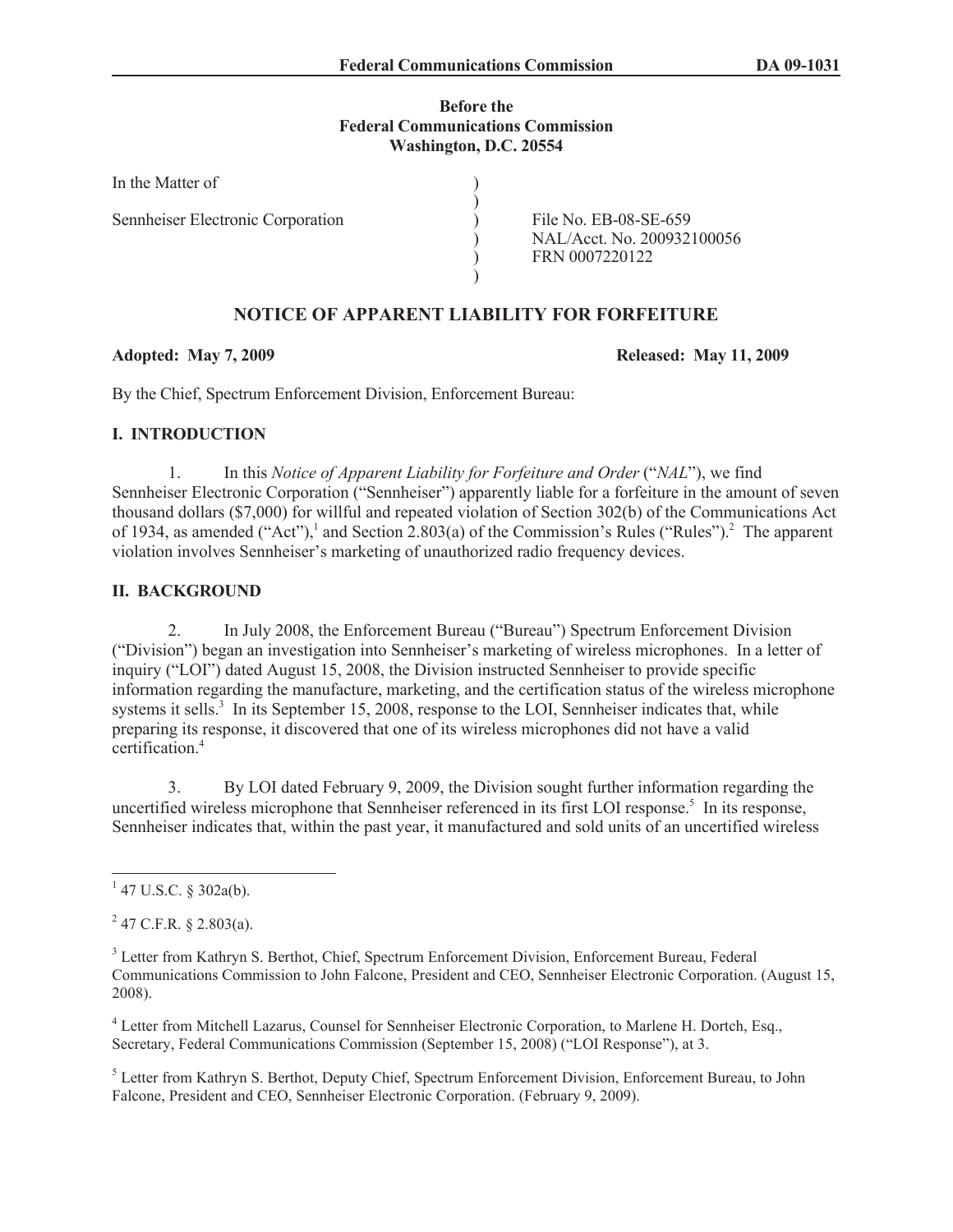microphone in the United States.<sup>6</sup> Sennheiser's response also indicates that it has discontinued marketing the device in the United States. Sennheiser notes that the device was assigned several model numbers according to the frequencies on which it operates.<sup>7</sup> Sennheiser asserts that the company inadvertently allowed a pending application for certification to lapse, while its marketing department assumed the application had been granted.<sup>8</sup> It states that the violation was "related wholly to the paperwork, not to the underlying properties of the device."<sup>9</sup> Sennheiser notes that it has changed its procedures to ensure that a similar error does not happen in the future.<sup>10</sup>

## **III. DISCUSSION**

#### **A. Marketing of Unauthorized Equipment**

4. Section 302(b) of the Act provides that "[n]o person shall manufacture, import, sell, offer for sale, or ship devices or home electronic equipment and systems, or use devices, which fail to comply with regulations promulgated pursuant to this section." Section 2.803(a)(1) of the Rules provides that:

Except as provided elsewhere in this section, no person shall sell or lease, or offer for sale or lease (including *advertising* for sale or lease), or import, ship, or distribute for the purpose of selling or leasing or offering for sale or lease, any radio frequency device<sup>11</sup> unless … [i]n the case of a device that is subject to certification, such device has been authorized by the Commission in accordance with the rules in this chapter and is properly identified and labeled as required by  $\S 2.925$  and other relevant sections in this chapter [*emphasis added*].

As intentional radiators,<sup>12</sup> wireless microphones are required by Section 15.201 of the Rules<sup>13</sup> to be approved prior to marketing through the equipment certification<sup>14</sup> procedures described in Sections  $2.1031 - 2.1060$  of the Rules.<sup>15</sup>

 $<sup>7</sup>$  Specifically, Sennheiser states that this device was marketed under the following three model numbers:</sup> SKM3072-U 470/600, SKM3072-U 574/702, and SKM3072-U 678/814. *Id.* at Attachment A.

8 *Id.* at 2.

9 *Id.*

 $10 \; Id.$ 

 $12$  An intentional radiator is "[a] device that intentionally generates and emits radio frequency energy by radiation or induction." 47 C.F.R. § 15.3 (o).

<sup>13</sup> 47 C.F.R. § 15.201.

<sup>14</sup> A certification is an equipment authorization issued by the Commission, based on representations and test data submitted by the applicant. *See* 47 C.F.R. § 2.907(a).

<sup>6</sup> Letter from Mitchell Lazarus, Counsel for Sennheiser Electronic Corporation, to Marlene H. Dortch, Secretary, Federal Communications Commission. (February 24, 2009) ("Second LOI Response"). Pursuant to Section 0.459 of the Rules, 47 C.F.R. § 0.459, Sennheiser requests confidentiality of certain information in its Second LOI Response, including the number of units of the uncertified wireless microphone manufactured and distributed in the U.S. and the dates on which the device was manufactured and distributed, asserting that disclosure of this information would cause substantial competitive harm. *Id.* at 3. Although we do not rule on Sennheiser's confidentiality request at this time, we will not disclose this information herein*.*

<sup>&</sup>lt;sup>11</sup> 47 C.F.R. § 2.801 defines a radiofrequency device as "any device which in it its operation is capable of emitting radiofrequency energy by radiation, conduction, or other means."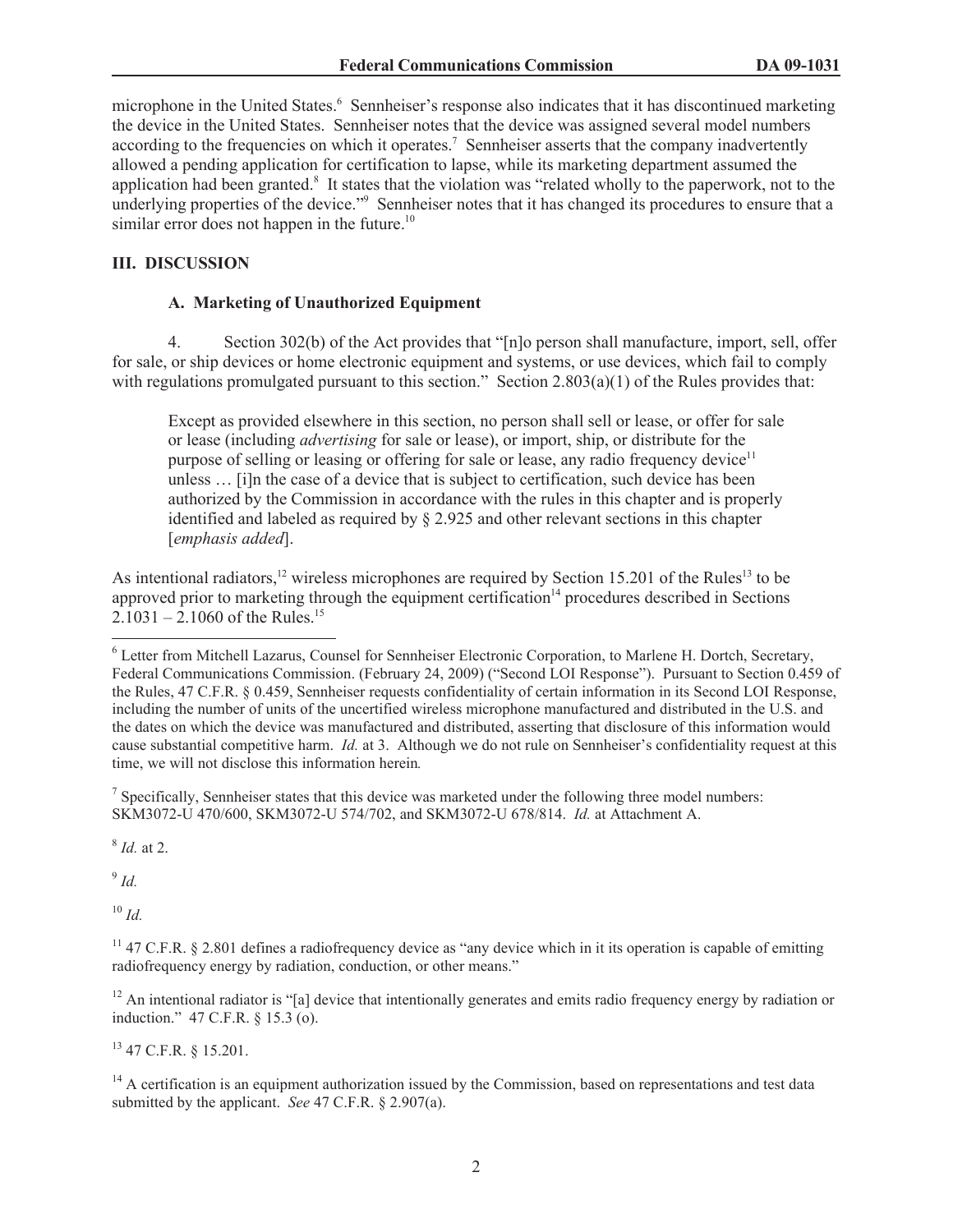5. Sennheiser admits that it manufactured and sold units of a wireless microphone in the United States within the past year. Sennheiser further admits that the device was not certified prior to marketing in the United States. Accordingly, we find that Sennheiser apparently marketed<sup>16</sup> uncertified radio frequency devices in willful<sup>17</sup> and repeated<sup>18</sup> violation of Section  $302(b)$  of the Act and Section 2.803(a) of the Rules.

## **B. Proposed Forfeiture**

6. Section 503(b) of the Act authorizes the Commission to assess a forfeiture for each willful or repeated violation of the Act or of any rule, regulation, or order issued by the Commission under the Act.<sup>19</sup> In exercising such authority, we are required to take into account "the nature, circumstances, extent, and gravity of the violation and, with respect to the violator, the degree of culpability, any history of prior offenses, ability to pay, and such other matters as justice may require."<sup>20</sup>

7. Section 503(b)(6) of the Act bars the Commission from proposing a forfeiture for violations that occurred more than a year prior to the issuance of a Notice of Apparent Liability.<sup>21</sup> Section 503(b)(6) does not, however, bar the Commission from assessing whether Sennheiser's conduct prior to that time period apparently violated the provisions of the Act and Rules and from considering such conduct in determining the appropriate forfeiture amount for violations that occurred within the one-year statutory period.<sup>22</sup> Thus, while we may consider the fact that Sennheiser's conduct commenced more than

<sup>17</sup> Section 312(f)(1) of the Act, 47 U.S.C. § 312(f)(1), which applies to violations for which forfeitures are assessed under Section 503(b) of the Act, provides that "[t]he term 'willful', ... means the conscious and deliberate commission or omission of such act, irrespective of any intent to violate any provision of this Act or any rule or regulation of the Commission authorized by this Act …." *See Southern California Broadcasting Co.*, Memorandum Opinion and Order, 6 FCC Rcd 4387, 4388 (1991) ("*Southern California*").

<sup>18</sup> Section 312(f)(2) of the Act provides that "[t]he term 'repeated', ... means the commission or omission of such act more than once or, if such commission or omission is continuous, for more than one day." 47 U.S.C. § 312(f)(2). *See, e.g., Callais Cablevision, Inc., Grand Isle, Louisiana*, Notice of Apparent Liability for Monetary Forfeiture, 16 FCC Rcd 1359, 1362 (2001) ("*Callais Cablevision*") (issuing a Notice of Apparent Liability for, *inter alia*, a cable television operator's repeated signal leakage).

 $19$  47 U.S.C. § 503(b).

<sup>20</sup> 47 U.S.C. § 503(b)(2)(E). *See also* 47 C.F.R. § 1.80(b)(4), Note to paragraph (b)(4): Section II. Adjustment Criteria for Section 503 Forfeitures.

### $^{21}$  47 U.S.C. § 503(b)(6).

<sup>22</sup> *See* 47 U.S.C. § 503(b)(2)(D), 47 C.F.R. § 1.80(b)(4); *see also Behringer USA, Inc.,* Notice of Apparent Liability for Forfeiture, 21 FCC Rcd 1820, 1825 (2006), *forfeiture ordered,* 22 FCC Rcd. 1051 (2007) (forfeiture paid); *Globcom, Inc. d/b/a Globcom Global Communications*, Notice of Apparent Liability for Forfeiture, 18 FCC Rcd 19893, 19903 (2003), *forfeiture ordered,* 21 FCC Rcd 4710 (2006); *Roadrunner Transportation, Inc.,* Forfeiture Order, 15 FCC Rcd 9669, 9671-71 (2000); *Cate Communications Corp.,* Memorandum Opinion and Order, 60 RR 2d 1386, 1388 (1986); *Eastern Broadcasting Corp.,* Memorandum Opinion and Order, 10 FCC 2d 37 (1967), *recon. den.,*11 FCC 2d 193 (1967); *Bureau D'Electronique Appliquee, Inc.*, Notice of Apparent Liability for Forfeiture, 20 FCC Rcd 3445, 3447-48 (Enf. Bur., Spectrum Enf. Div. 2005), *forfeiture ordered,* 20 FCC Rcd 17893 (Enf. Bur., Spectrum Enf. Div. 2005) (forfeiture paid).

 $15$  47 C.F.R. §§ 2.1031 – 2.1060.

<sup>&</sup>lt;sup>16</sup> Marketing, as defined in 47 C.F.R. § 2.803(e)(4), "includes sale or lease, or offering for sale or lease, including advertising for sale or lease, or importation, shipment, or distribution for the purpose of selling or leasing or offering for sale or lease."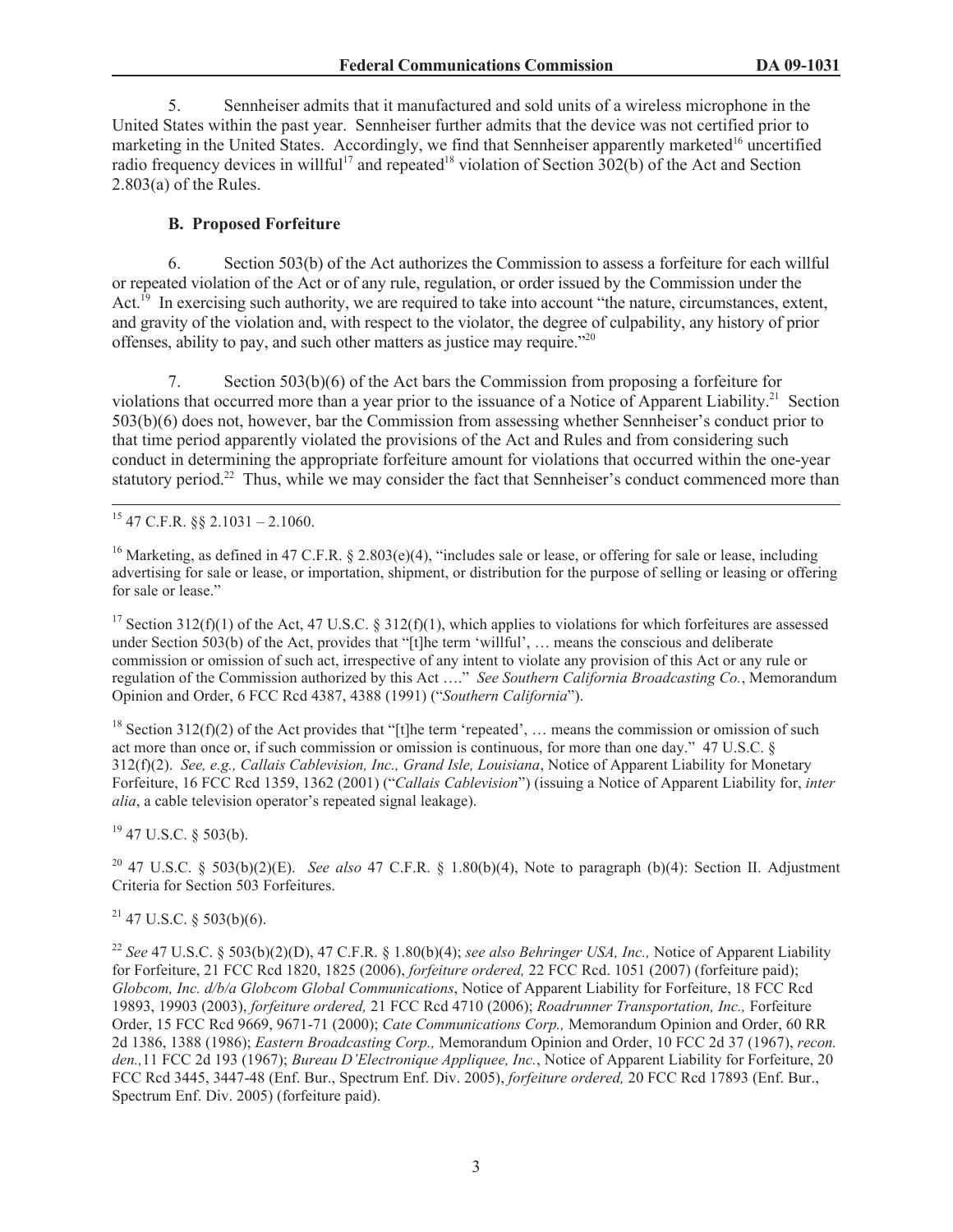one year ago, the forfeiture amount we propose herein relates only to Sennheiser's apparent violations that have occurred within the past year.

8. Pursuant to the Commission's *Forfeiture Policy Statement*<sup>23</sup> and Section 1.80 of the Rules,<sup>24</sup> the base forfeiture amount for the marketing of unauthorized equipment is \$7,000. At the time of Sennheiser's apparent violation, Section  $503(b)(2)(D)$  of the Act authorized the Commission to assess a maximum forfeiture of \$11,000 for each violation, or each day of a continuing violation, up to a statutory maximum forfeiture of \$97,500 for any single continuing violation.<sup>25</sup>

9. Based on the record before us, and having considered the statutory factors set forth above, we conclude that no upward or downward adjustment of the forfeiture from the base amount of \$7,000 is warranted. Concerning Sennheiser's claim that it inadvertently marketed the device prior to grant of certification, the Commission has long held that a downward adjustment of a forfeiture is not justified where violators claim their actions or omissions were due to inadvertent errors.<sup>26</sup> Accordingly, we conclude that Sennheiser is apparently liable for a \$7,000 forfeiture for marketing an uncertified radio frequency device in willful and repeated violation of Section 302(b) of the Act and Section 2.803(a) of the Rules.

## **IV. ORDERING CLAUSES**

10. Accordingly**, IT IS ORDERED** that, pursuant to Section 503(b) of the Communications Act of 1934, as amended, and Section 1.80 of the Commission's Rules, <sup>27</sup> Sennheiser Electronic Corporation., is hereby **NOTIFIED** of this **APPARENT LIABILITY FOR A FORFEITURE** in the amount of seven thousand dollars (\$7,000) for marketing an uncertified radio frequency device in willful and repeated violation of Section 302(a) of the Act and Section 2.803(a) of the Rules.

11. **IT IS FURTHER ORDERED** that, pursuant to Section 1.80 of the Commission's Rules within thirty days of the release date of this Notice of Apparent Liability for Forfeiture, Sennheiser Electronic Corporation, **SHALL PAY** the full amount of the proposed forfeiture or **SHALL FILE** a written statement seeking reduction or cancellation of the proposed forfeiture.

<sup>23</sup> *The Commission's Forfeiture Policy Statement and Amendment of Section 1.80 of the Rules to Incorporate the Forfeiture Guidelines*, Report and Order, 12 FCC Rcd 17087 (1997), *recon. denied* 15 FCC Rcd 303 (1999).

 $^{24}$  47 C.F.R. § 1.80.

<sup>&</sup>lt;sup>25</sup> 47 U.S.C. § 503(b)(2)(D). The Commission has amended Section 1.80(b)(3) of the Rules, 47 C.F.R. § 1.80(b)(3), three times to increase the maximum forfeiture amounts, in accordance with the inflation adjustment requirements contained in the Debt Collection Improvement Act of 1996, 28 U.S.C. § 2461. *See Amendment of Section 1.80 of the Commission's Rules and Adjustment of Forfeiture Maxima to Reflect Inflation, 15 FCC Rcd 18221 (2000)* (adjusting the maximum statutory amounts from \$10,000/\$75,000 to \$11,000/\$87,500); *Amendment of Section 1.80 of the Commission's Rules and Adjustment of Forfeiture Maxima to Reflect Inflation,* 19 FCC Rcd 10945 (2004) (adjusting the maximum statutory amounts from \$11,000/\$87,500 to \$11,000/\$97,500); *Amendment of Section 1.80 of the Commission's Rules and Adjustment of Forfeiture Maxima to Reflect Inflation,* 23 FCC Rcd 9845 (2008) (adjusting the maximum statutory amounts from \$11,000/\$97,500 to \$16,000/\$112,500). The most recent inflation adjustment took effect September 2, 2008. *See* 73 Fed. Reg. 44663-5. Sennheiser's apparent violations occurred prior to this date and therefore are subject to the old statutory forfeiture limits.

<sup>26</sup> *See e.g*., *PJB Communications of Virginia, Inc.*, Memorandum Opinion and Order, 7 FCC Rcd 2088 (1992); *Southern California*, 6 FCC Rcd at 4387.

 $27$  47 U.S.C. § 503(b), 47 C.F.R. § 1.80.